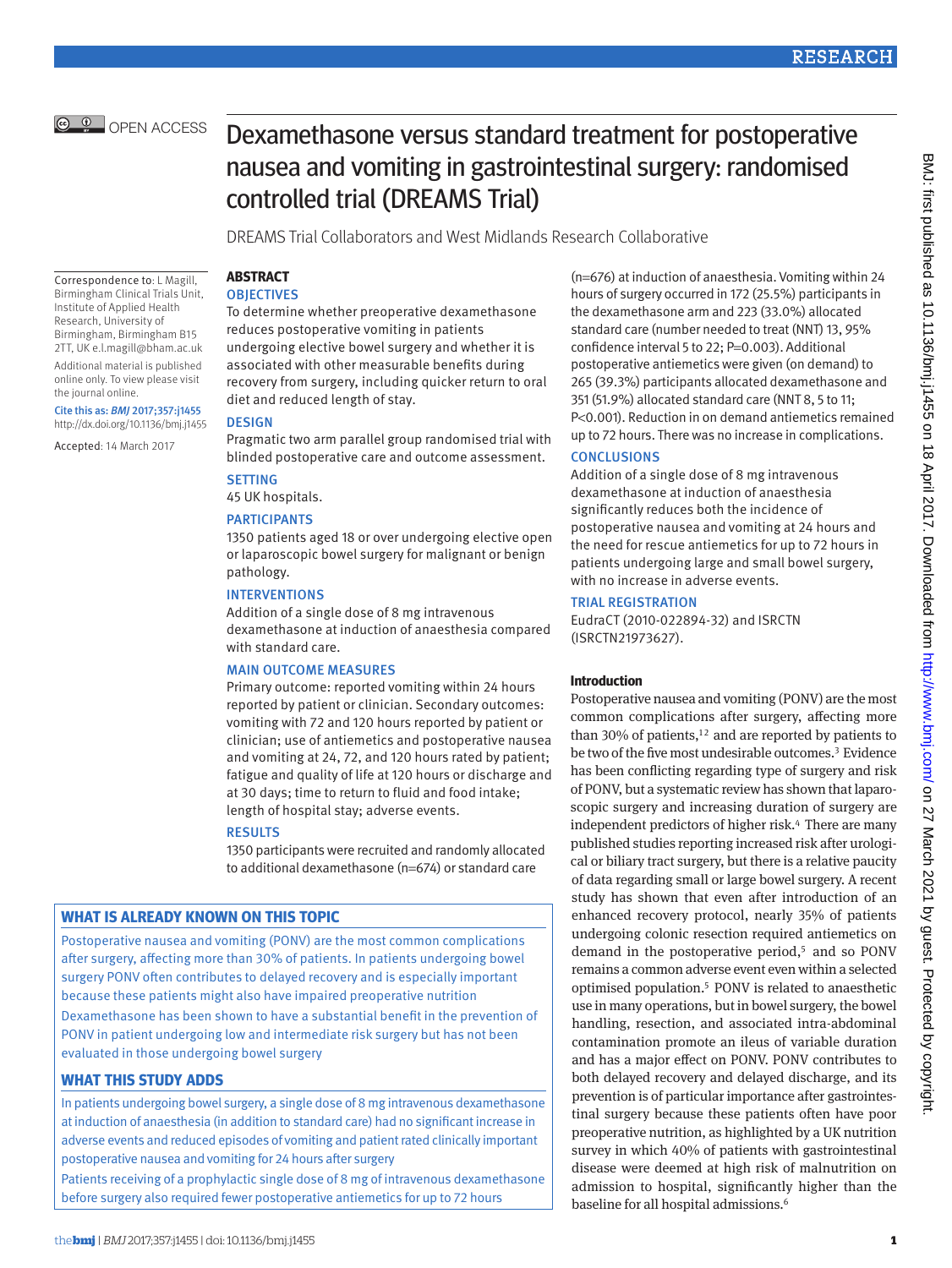Dexamethasone is a potent corticosteroid that has been reported to influence patient and clinician based outcome measures of recovery.7 8 It has been carefully assessed in the prevention of PONV in low and intermediate risk surgery and shown to have a substantial benefit. In a trial of over 4000 patients that assessed 64 different combinations of anaesthetic measures, dexamethasone effectively reduced PONV.9 Only 11% of patients, however, underwent abdominal procedures, of whom only a small fraction underwent bowel surgery.9 The study found that multiple interventions (use of more than one antiemetic) should be reserved for high risk patients. As outlined above, patients undergoing large or small bowel surgery have not historically been thought to be at high risk.

Dexamethasone is one of several drugs recommended for patients at moderate and high risk of PONV in the consensus guidelines from the Society for Ambulatory Anesthesia<sup>10</sup> and is commonly advocated in protocols for enhanced recovery after gastrointestinal surgery (ERAS).<sup>11-13</sup> Its value in bowel surgery, however, is unproved and its use is far from universal. Two single centre trials, totalling 100 patients undergoing bowel surgery, reported no benefit of dexamethasone on PONV.14 15 Before designing this trial, we surveyed six major colorectal units in the West Midlands region and found that only 25% of colorectal patients were receiving dexamethasone on induction of anaesthesia.

Prolonged use of steroids such as dexamethasone can have dangerous side effects, including an increased risk of wound infection and anastomotic leak, which adversely affect recovery from gastrointestinal surgery. A single dose, however, does not seem to be associated with this increased risk. Though a systematic review of single dose methylprednisolone in patients undergoing cardiac, general, or trauma surgery showed no significant increase in these adverse events,<sup>16</sup> concerns among the surgical community might still be limiting its use during surgery of the large and small intestine.

The mechanism of action of dexamethasone is poorly understood, but it seems to be most effective when it is administered before the start of surgery, when it can also reduce surgery induced inflammation.17 A meta-analysis of patients undergoing thyroidectomy found that dexamethasone at 8-10 mg had the greatest effect in reducing PONV.18

The DREAMS trial examined whether preoperative dexamethasone reduces postoperative vomiting in patients undergoing elective gastrointestinal surgery. Reduction of PONV in this group of patients could improve the surgical experience and also fast track recovery and decrease postoperative complications. In assessing whether multi-modal use of antiemetics in this cohort improves outcomes, we designed a pragmatic trial that would incorporate the use of one standard antiemetic with or without the addition of a single dose of 8 mg intravenous dexamethasone, a drug with proved antiemetic properties (in other groups of patients) but that has a different mechanism of action to the other commonly used antiemetics. If beneficial, dexamethasone could be a valuable addition for patients undergoing intestinal surgery.

## **Methods**

## Study design and eligibility

DREAMS is a pragmatic blinded multicentre randomised controlled trial of 1350 participants comparing the effects of a single dose of 8 mg intravenous dexamethasone against standard care on patient recovery after small and large bowel surgery. Though the anaesthetist knew the treatment allocation, patients and clinical staff involved in postoperative care and data collection were blinded to it. The trial included an internal pilot study of 150 participants to assess recruitment rates, the randomisation process, patient pathway, and data collection tools (outcomes from participants in the pilot phase are included in this main trial analysis and have not been analysed previously).

Eligible patients were adults (aged 18 and over) with ability to consent who were undergoing elective open or laparoscopic bowel surgery for malignant or benign pathology. Patients were approached at the first outpatient clinic, at the preoperative assessment clinic, or on admission for surgery. Once eligibility had been confirmed, patients gave informed consent either at the preoperative visit or on admission. Patients who were pregnant or who had gastrointestinal obstruction, diabetes, glaucoma, or active gastric ulceration confirmed by endoscopy were ineligible (all patients had blood glucose concentrations checked to exclude undiagnosed hyperglycaemia). Those with a known adverse reaction to dexamethasone or who were taking any systemic steroids (excluding steroid inhalers, suppositories, pessaries, eye drops, one-off local injections to a joint, or topical preparations) were excluded from the trial. Patients previously taking regular oral or intravenous steroids had to have stopped taking these drugs at least three months before trial entry to be eligible.

#### Interventions

All patients underwent general anaesthesia and received a routine antiemetic (other than dexamethasone) preoperatively as standard care determined by the anaesthetist. The key specified standard of care was that a single dose of an antiemetic would be given before the start of surgery. The anaesthetic team were directed to obtain the treatment allocation from the trials unit after induction of anaesthesia and administration of their choice of antiemetic, thus ensuring allocations were concealed until standard care had been delivered. Those patients allocated to dexamethasone received 8 mg intravenous dexamethasone before the start of surgery; those allocated to control received nothing in addition to standard care. All antiemetics were administered before knife to skin and no further antiemetics were administered during the operation.

Postoperative antiemetics were administered at the request of the patient. The treating anaesthetists were not involved in postoperative care other than in exceptional circumstances for medical emergencies in the acute postoperative period. Dexamethasone was not prescribed within the first 24 hours postoperatively for participants in either arm.

#### Randomisation and blinding

Participants were randomly assigned 1:1 between dexamethasone and standard care. Allocation was made by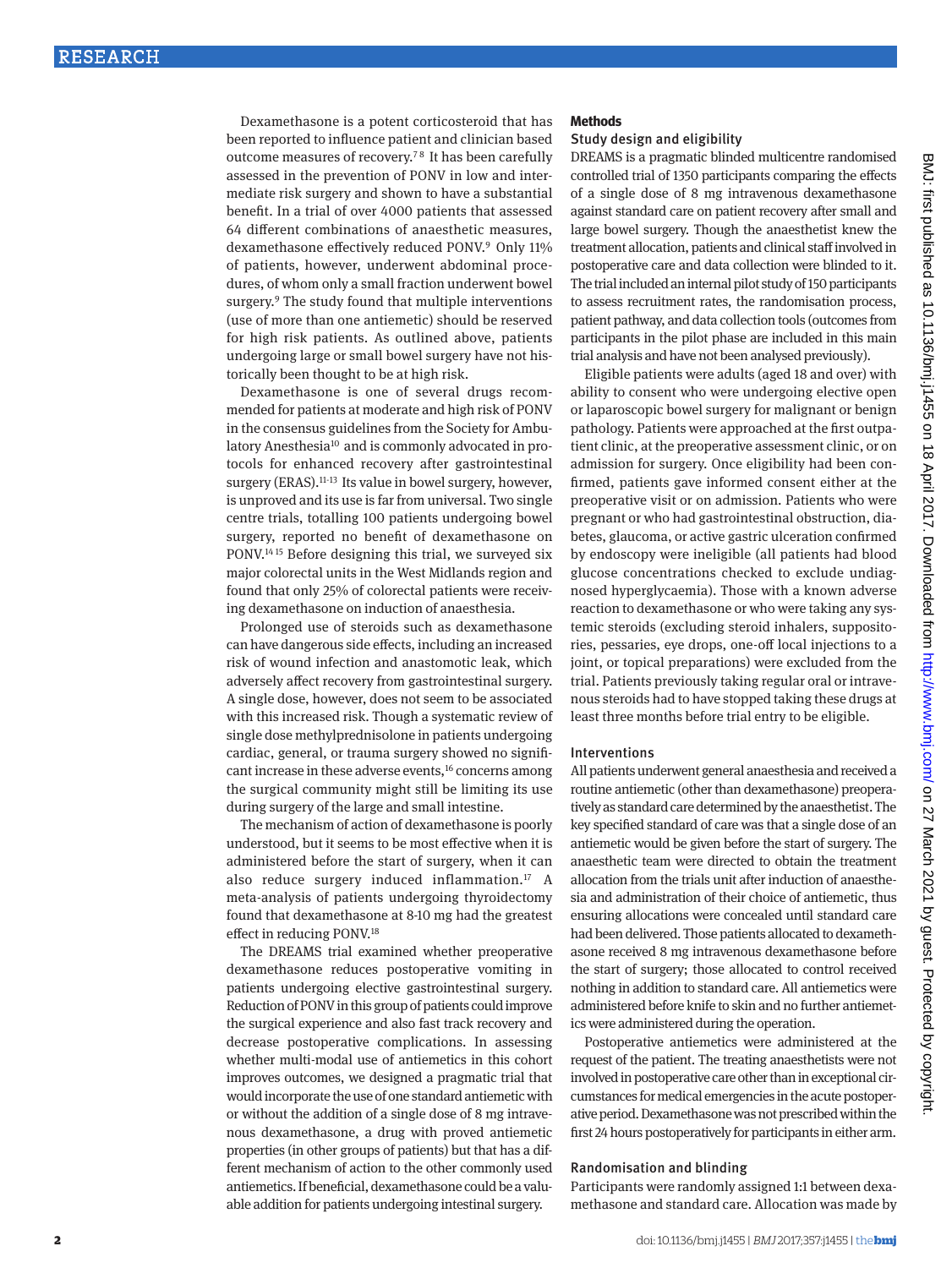a web based central randomisation service at the University of Birmingham clinical trials unit, with telephone backup. The system used a computerised minimisation procedure to reduce the risk of chance imbalances in important stratification variables of sex, smoking status (yes, no), type of surgery (open, laparoscopic), intended postoperative analgesia (patient controlled analgesia (PCA), epidural), American Society of Anesthesiologists (ASA) grade (1, 2, 3, 4, 5), and whether participants were within the enhanced recovery after surgery (ERAS) pathway (yes, no). The record of administration of dexamethasone was coded only on the trial specific intraoperative form by the anaesthetist, and not in the routine anaesthetic record within the medical notes, to ensure staff involved in postoperative care remained blinded to the treatment allocation. Each form was placed in a sealed envelope and sent to the trials unit. We aimed to minimise the impact of the anaesthetist being aware of the allocation by timing of randomisation to be after administration of the standard antiemetic, ensuring that no paperwork existed in the patient notes and that anaesthetists were clearly informed that they should not reveal the allocation to patients or clinical staff. The same anaesthetist would only exceptionally be involved in postoperative care, and the possibility that they would introduce a bias in postoperative antiemetic administration was judged minimal.

#### Outcome measures

The primary outcome measure was any vomiting within 24 hours postoperatively, defined as episodes of expulsion of gastric content.19 To ensure that no episodes of vomiting were excluded from the analysis, patients who had vomiting episodes reported by either themselves or by staff were deemed to have experienced vomiting.

Secondary outcome measures included the number of episodes of vomiting postoperatively (with an interval of five minutes defining separate episodes), the use of postoperative antiemetics, severity of postoperative nausea and vomiting (measured with the PONV intensity scale<sup>20</sup>), fatigue (measured with the FACIT-F (functional assessment of chronic illness-fatigue) questionnaire<sup>21</sup>), time to toleration of oral diet, length of hospital stay, and health related quality of life (measured with EQ-5D-3L $^{2223}$ ). Nausea, vomiting, and the use of antiemetics were measured during the 0-24 hour, 25-72 hour, and 73-120 hour postoperative periods; fatigue and health related quality of life measures were recorded on discharge. Outcomes are reported at all time points when they were measured. Participants were seen 30 days postoperatively and assessments made of wound and chest infections and other complications; attempts were made by telephone to contact participants who did not attend.

## Statistical analysis

The sample size was chosen to detect a 24% proportional reduction in the number of participants experiencing vomiting in the first 24 hours after surgery (corresponding to a reduction from 37% to 28% based

on a large factorial trial<sup>9</sup>). The initial sample size of 950 patients provided 80% power to detect this difference (at a two tailed significance level of 0.05, allowing for 10% loss to follow-up). The independent data monitoring committee met three times and reviewed interim analyses at time points when 365, 700, and 1170 participants had been recruited. Because of faster than expected recruitment, at their second meeting the committee advised increasing power to 90%, raising the final target sample size to 1320. At the same time, the committee also clarified that the primary outcome should include episodes of vomiting reported by both patients and clinicians recorded in patient notes to ensure that all episodes were captured. To investigate the impact of their decision, we also report (as a sensitivity analysis) the effect of treatment separately for vomiting episodes documented by clinicians and reported by patients.

Participants were analysed according to their allocation regardless of the treatment received. We calculated proportions of participants in each group experiencing vomiting, nausea, receiving on demand antiemetics, and returning to oral diet in each group and described treatment effects with risk ratios and numbers needed to treat for the 0-24, 25-72, and 73-120 hour postoperative periods. The number of on demand antiemetics given postoperatively, PONV, fatigue, and quality of life scores were summarised with means and standard deviations. All treatment effects are presented with 95% confidence intervals. For comparisons of dexamethasone versus no dexamethasone, we used *t* tests for continuous variables,  $\chi^2$  tests for categorical variables, and  $\chi^2$  tests for trend for ordinal variables. In the primary analysis we assumed that patients who had been discharged or had missing data were no longer experiencing vomiting or using additional antiemetics and explored the impact of this assumption in a sensitivity analysis. We assessed the consistency of the primary treatment effect across the stratification variables using Cochran's test for heterogeneity for categorical variables and the Mantel-Haenszel tests of association for ordinal variables. Analysis of nausea and vomiting scores, fatigue, and quality of life reported by patients was restricted to those for whom data were available, and analyses of change from baseline were undertaken as a sensitivity analysis when possible. We analysed data on length of stay using log rank methods. All reported P values are two tailed, and P<0.05 was considered significant. All analyses were performed with SAS 9.4 (SAS Institute) or Stata V13.0 (StataCorp).

#### Patient involvement

The trial was discussed and presented to patient advocates (at Independent Cancer Patients' Voice), and the conduct of the trial was overseen by a patient advocate on the management team (Lindy Berkman), with specific input to the patient information sheet, consent, primary endpoint, and patient follow-up of the trial. A summary of the findings of the trial has been provided to the recruiting centres for dissemination to the trial participants.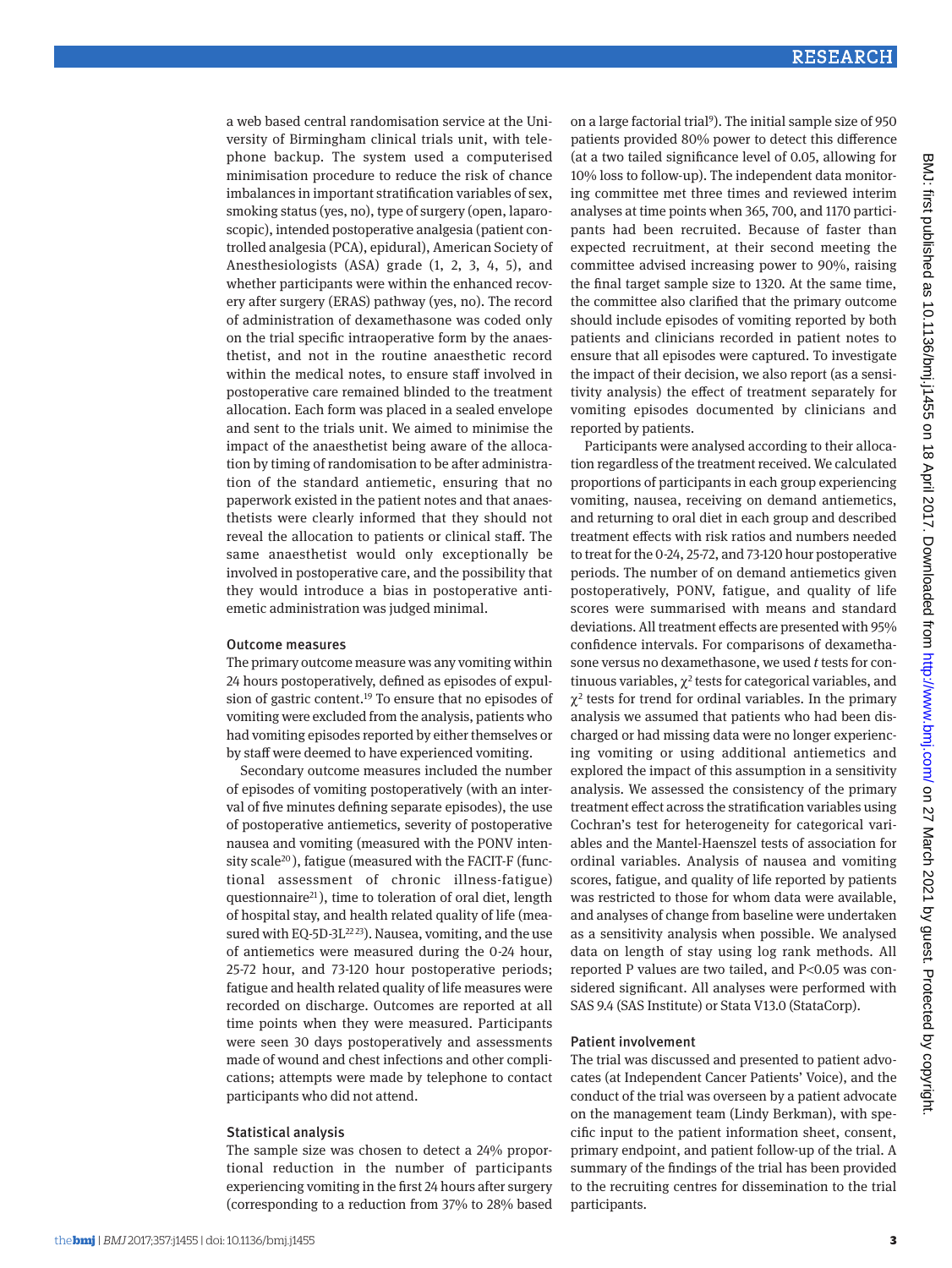#### **Results**

#### Patients' characteristics

From July 2011 to January 2014, we recruited 1350 participants from 45 UK sites; 674 were randomly allocated to



Fig 1 | Flow of patients undergoing gastrointestinal surgery through trial of dexamethasone versus standard treatment for postoperative nausea and vomiting

receive 8 mg intravenous dexamethasone at induction and 676 to standard induction without dexamethasone (fig 1). An additional 1544 participants were screened for inclusion but did not meet the criteria (728 (47.2%) were ineligible, 393 declined to participate (25.4%), study staff were not available to recruit 285 (18.5%), and reasons were unknown for 138 (8.9%)), and seven gave consent but not randomised. Five participants did not receive dexamethasone as allocated, and 10 participants from the control arm received dexamethasone.

Patient demographics (table 1) and anaesthetic agents, type/duration of surgery, and planned postoperative analgesia (table 2) were similarly distributed across treatment groups. Most participants underwent major bowel surgery (mean duration 226 mins), and 1321 (97.9%) had a bowel resection and/or stoma formation/closure. A high proportion (856, 63%) underwent a laparoscopic or laparoscopic assisted procedure. Standard preoperative antiemetics were given to 1298 (96%) participants before randomisation.

Contrary to the protocol, 55 (8%) participants in the dexamethasone arm and 134 (20%) in the standard care arm received more than one routine antiemetic preoperatively. The types of antiemetics used were comparable between the two arms (table 2).

One participant was found to be ineligible on day 1 of the study and withdrawn from follow-up. Follow-up data were available on 1344 (99.6%) for assessments at 24 hours (primary outcome) and on 1327 (98.3%) at 72 hours, and 1115 (82.6%) at 120 hours (secondary outcomes). Figure 1 shows the number of patients who returned patient reported outcome assessments. Contact was made with 1311 patients at 30 days to assess postoperative complications.

#### Postoperative vomiting

Overall, 395 (29.3%) participants experienced the primary outcome of postoperative vomiting within 24 hours of surgery. Significantly fewer did so in the dexamethasone arm (n=172, 25.5%) than in the standard care arm (n=223, 33.2%) (risk ratio 0.77, 95% confidence interval 0.65 to 0.92; P=0.003) (fig 2). This means that 13 (95% confidence interval 5 to 22) patients would need to be given dexamethasone preoperatively to avoid one patient experiencing vomiting in the first 24 hours. Of the patients experiencing the primary outcome, 251 (63.5%) had vomiting episodes noted by both clinicians and patients, 119 (30.1%) by patients only, and 25 (6.3%) by clinicians only. The treatment effect was of similar magnitude in episodes recorded by clinicians (0.77, 0.62 to 0.95; P=0.02) or by patients (0.75. 0.63 to 0.89; P=0.001).

Differences between episodes of vomiting were not significant in the period 25-72 hour after surgery (227 (33.7%) in the dexamethasone arm *v* 254 (37.6%) in the control arm; risk ratio 0.90, 95% confidence interval 0.78 to 1.03; P=0.14) and disappeared by 73-120 hours (152 (22.6%) *v* 150 (22.2%); 1.02, 0.83 to 1.24; P=0.87). Findings were similar when we excluded patients who had been discharged at the second and third time points and those with missing data. There was no evidence that the reduction in vomiting within 24 hours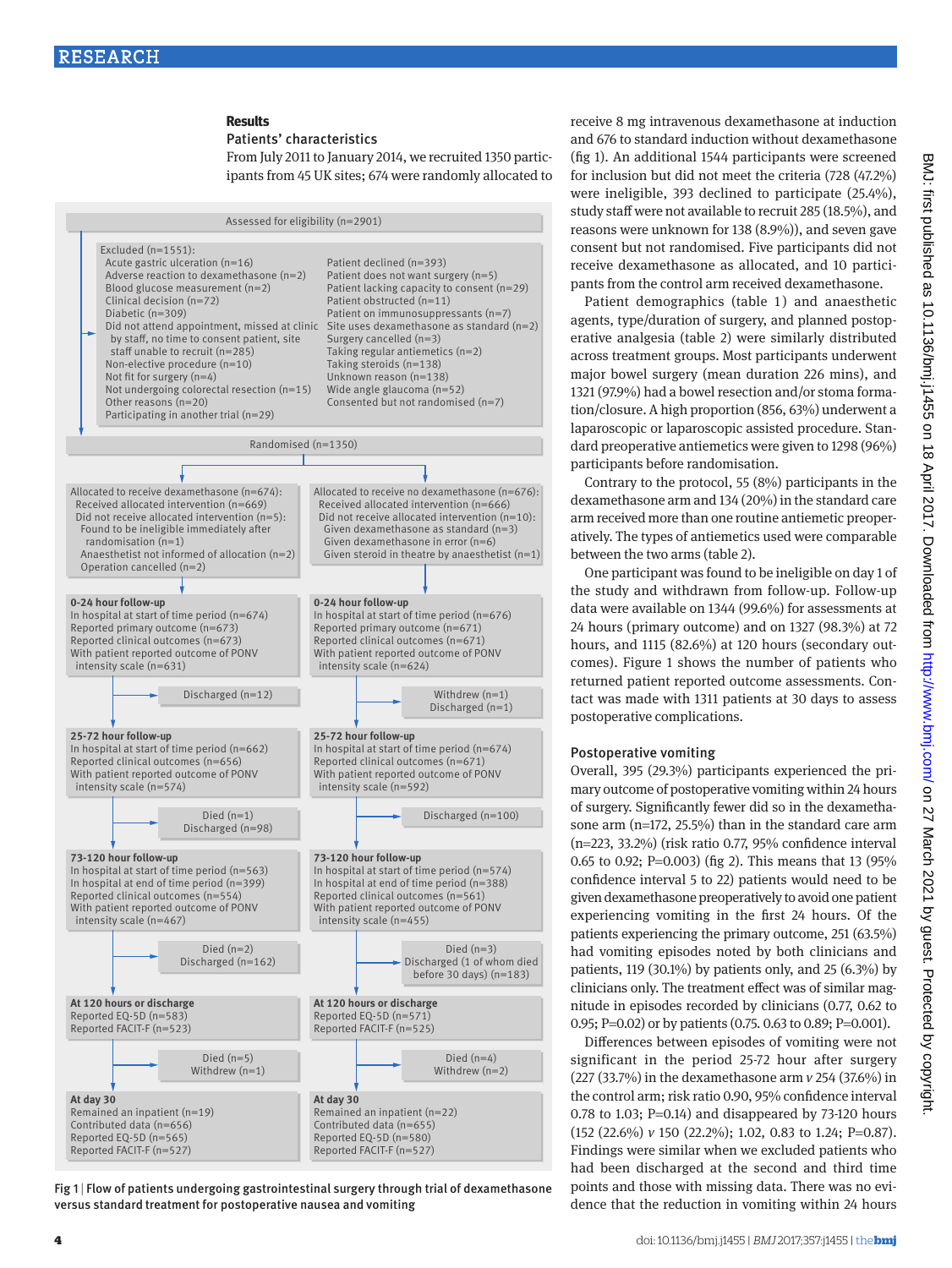Table 1 | Baseline characteristics of trial participants undergoing gastrointestinal surgery according to allocation to preoperative dexamethasone or standard care (no dexamethasone). Figures are numbers (percentage) of patients unless stated otherwise

|                                    | Dexamethasone<br>$(n=674)$ | No dexamethasone<br>$(n=676)$ | Total $(n=1350)$ |
|------------------------------------|----------------------------|-------------------------------|------------------|
| Age (years) at randomisation:      |                            |                               |                  |
| < 50                               | 91(13.5)                   | 97(14.4)                      | 188 (13.9)       |
| 50-59                              | 128 (19.0)                 | 120 (17.8)                    | 248 (18.4)       |
| 60-69                              | 214 (31.8)                 | 223 (33.0)                    | 437 (32.4)       |
| 70-79                              | 189 (28.0)                 | 172(25.4)                     | 361 (26.7)       |
| >80                                | 52(7.7)                    | 64(9.5)                       | 116(8.6)         |
| Mean (SD)                          | 63.6(13.4)                 | 63.4(13.5)                    | 63.5(13.4)       |
| Range                              | 19-93                      | 18-90                         | 18-93            |
| Sex:                               |                            |                               |                  |
| Women                              | 283 (42.0)                 | 284 (42.0)                    | 567 (42.0)       |
| Men                                | 391 (58.0)                 | 392 (58.0)                    | 783 (58.0)       |
| Smoking status:                    |                            |                               |                  |
| Non-smoker                         | 574 (85.2)                 | 576 (85.2)                    | 1150 (85.2)      |
| Smoker                             | 100 (14.8)                 | 100 (14.8)                    | 200 (14.8)       |
| Pack years (smokers only):         |                            |                               |                  |
| Mean (SD)                          | 27.4 (17.6)                | 22.9 (19.8)                   | 25.1(18.8)       |
| Range                              | $0.5 - 80$                 | $0.04 - 114$                  | $0.04 - 114$     |
| ASA grade:                         |                            |                               |                  |
| P1 normal healthy patient          | 157(23.3)                  | 155 (22.9)                    | 312(23.1)        |
| P2 mild systemic disease           | 402 (59.6)                 | 405 (59.9)                    | 807 (59.8)       |
| P3 severe systemic disease         | 113(16.8)                  | 113(16.7)                     | 226 (16.7)       |
| P4 severe life threatening disease | 2(0.3)                     | 3(0.4)                        | 5(0.4)           |
|                                    |                            |                               |                  |

ASA=American Society of Anesthiologists.

with dexamethasone differed in planned subgroup analyses according to type of surgery (P=0.91), whether the patient was assigned to an enhanced recovery pathway (P=0.51), smoking (P=0.68), ASA grade (P=0.79), postoperative pain relief (P=0.39), or sex (P=0.78) (fig 3).

# On demand postoperative antiemetics

Postoperative antiemetics were used less by participants allocated dexamethasone for up to three days after surgery (fig 2). In the first 24 hours after surgery, they were given to 265 (39.3%) participants allocated dexamethasone and 351 (51.9%) participants allocated standard care (risk ratio 0.76, 95% confidence interval 0.67 to 0.85; P<0.001), such that giving eight (5 to 11) patients dexamethasone intraoperatively avoided one additional patient requiring antiemetics (for symptoms) in the first 24 hours. From 25 to 72 hours, antiemetics were given to 353 (52.4%) in the dexamethasone group and 425 (62.9%) on standard care (0.83, 0.76 to 0.91; P<0.001), with a number needed to treat of 9 (5 to 14). The mean number of doses and the number of antiemetics given were also lower across both these time periods in the dexamethasone group (table 2). Rates of use were similar in both groups from 73 to 120 hours, antiemetics being given to 276 (40.9%) participants allocated dexamethasone and 285 (42.2%) allocated standard care (0.97, 0.86 to 1.10; P=0.65). Findings were similar when we excluded patients who had been discharged at the second and third time points and those with missing data.

#### Patient reported outcomes for PONV

The PONV intensity scale classifies patients as experiencing clinically important PONV based on their self rated frequency of vomiting and the intensity, pattern, and duration of nausea (patients who vomit three or more times, or patients who rate their nausea as intense, constant, and long lasting on the scoring system). Differences were seen at 24 hours after surgery (table 3): 54 (8.6%) participants had clinically important PONV in the dexamethasone arm compared with 79 (12.7%) on standard care (risk ratio 0.68, 95% confidence interval 0.49 to 0.94; P=0.02). This means that 25 (95% confidence interval 14 to 143) patients would need to be given dexamethasone preoperatively to avoid one patient experiencing self rated clinically important PONV in the first 24 hours. No differences were observed at 72 hours (1.06, 0.82 to 1.38; P=0.64) or 120 hours (1.00, 0.74 to 1.35; P=0.99). Differences were driven by differences in frequency of vomiting and nausea rather than difference in severity according to the VAS scoring (table 3 and fig A in appendix).

#### Patient recovery from surgery, quality of life, and fatigue

Nearly all patients had started fluids by 24 hours (1298/1350, 96.1%; table 3). Of those who had started fluids at 24 hours, significantly more of the patients in the dexamethasone arm had also started eating compared with those who received standard care (419/673 (62.3%) *v* 357/672 (53.1%); risk ratio 1.17 (95% confidence interval 1.07 to 1.29); P<0.001). By 72 hours the return to diet was similar in both groups.

There were no differences in the EQ-5D index score or visual analogue scale at 120 hours and 30 days (table 4) and no difference in fatigue as measured by the FACIT-F score. Length of stay was similar, with a median of six days in both arms (interquartile range 4-9 in the dexamethasone arm, 4-10 in the control arm), and a log rank analysis also showed no difference (hazard ratio 1.02, 95% confidence interval 0.90 to 1.14; P=0.79) (fig B in appendix).

#### Adverse events

Thirty participants died; 13 (1.9%) in the dexamethasone arm and 17 (2.5%) in the control arm (risk ratio 0.77, 95% confidence interval 0.38 to 1.57; P=0.47). Eight deaths in each group occurred within 30 days postoperatively. There were no significant differences in the targeted adverse events between study arms: there were 147 reported infection episodes among 136 patients within 30 days: 69 (10.2%) patients in the dexamethasone arm and 67 (9.9%) patients in the control arm (1.03, 0.75 to 1.42; P=0.84). This included 84 patients with superficial wound infections (43 (6.4%) dexamethasone *v* 41 (6.1%) control; 1.05, 0.70 to 1.59; P=0.81), 19 patients with urinary tract infections (11 (1.6%) *v* 8 (1.2%); 1.38, 0.56 to 3.41; P=0.48), and 22 patients with respiratory infections (7 (1.0%) *v* 15 (2.2%); 0.47, 0.19 to 1.14; P=0.09). There were 32 patients with anastomotic leaks within 30 days (11 (1.6%) dexamethasone *v* 21 (3.1%) control; 0.53, 0.26 to 1.08; P=0.08) and three patients with intra-abdominal abscesses (2 (0.3%) dexamethasone *v* 1 (0.1%) control; 2.01, 0.18 to 22.1; P=0.62). No patient in either arm developed new onset diabetes. No suspected unexpected serious adverse reactions were reported, and no serious adverse reactions were judged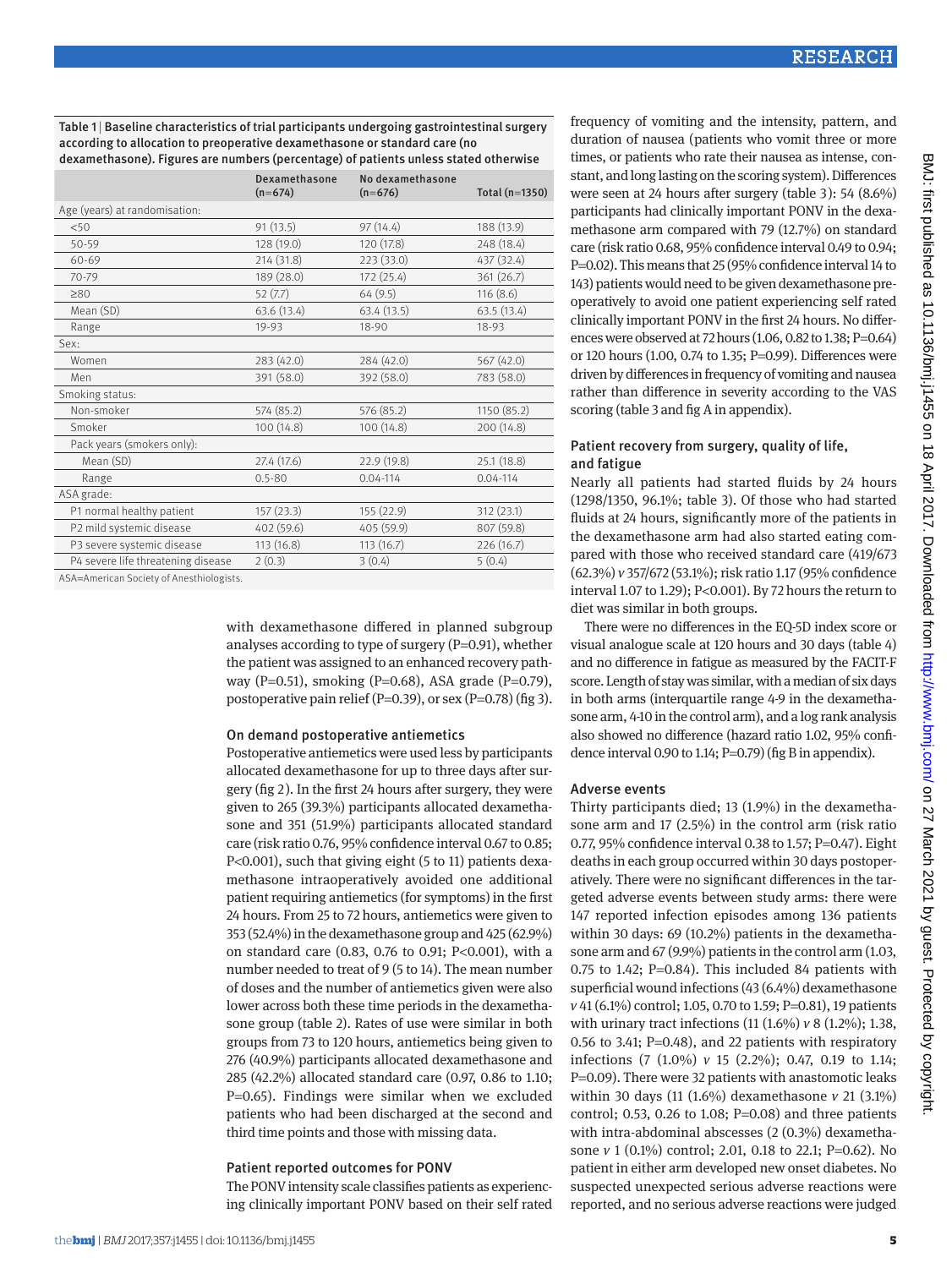Table 2 | Characteristics of surgery, anaesthesia, and antiemetics in patients undergoing gastrointestinal surgery according to allocation to receipt of preoperative dexamethasone or standard care (no dexamethasone). Figures are numbers (percentage) of patients unless stated otherwise

|                                             | $(n=674)$                    | Dexamethasone No dexamethasone Total<br>$(n=676)$ | $(n=1350)$      |
|---------------------------------------------|------------------------------|---------------------------------------------------|-----------------|
| Abdominal access:                           |                              |                                                   |                 |
| Laparoscopic                                | 429 (63.7)                   | 427 (63.2)                                        | 856 (63.4)      |
| Open                                        | 245 (36.3)                   | 249 (37.8)                                        | 494 (36.6)      |
| Enhanced recovery after surgery programme:  |                              |                                                   |                 |
| N <sub>o</sub>                              | 54 (8.0)                     | 53(7.8)                                           | 107(7.9)        |
| Yes                                         | 611 (90.7)                   | 615 (91.0)                                        | 1226 (90.8)     |
| Not known                                   | 9(1.3)                       | 8(1.2)                                            | 17(1.3)         |
| Duration of anaesthesia (mins):<br><60      | 5(0.7)                       |                                                   | 15(1.1)         |
| 60-119                                      | 55(8.2)                      | 10(1.5)<br>56(8.3)                                | 111(8.2)        |
| 120-239                                     | 333 (49.4)                   | 312 (46.2)                                        | 645 (47.8)      |
| $\geq$ 240                                  | 277(41.1)                    | 294 (43.5)                                        | 571 (42.3)      |
| Missing                                     | 4(0.6)                       | 4(0.6)                                            | 8(0.6)          |
| Mean (SD)                                   | 226 (99)                     | 226 (108)                                         | 226 (103)       |
| Range                                       | 45-660                       | 15-1545                                           | 15-1545         |
| Type of surgery:                            |                              |                                                   |                 |
| Stoma formation                             | 8(1.2)                       | 9(1.3)                                            | 17(1.3)         |
| Stoma reversal                              | 66 (9.8)                     | 76 (11.2)                                         | 142 (10.5)      |
| Small bowel surgery                         | 7(1.0)                       | 9(1.3)                                            | 16(1.2)         |
| Right colon resection                       | 150 (22.3)                   | 153 (22.6)                                        | 303 (22.4)      |
| Left/sigmoid colon resection                | 122 (18.1)                   | 99 (14.6)                                         | 221 (16.4)      |
| Subtotal/total colectomy                    | 27(4.0)                      | 22(3.3)                                           | 49(3.6)         |
| Rectal resection                            | 276 (41.0)                   | 297 (43.9)                                        | 573 (42.4)      |
| Other                                       | 17(2.5)                      | 9(1.3)                                            | 26(1.9)         |
| Missing                                     | 1(0.2)                       | 2(0.3)                                            | 3(0.2)          |
| Intraoperative anaesthetic agents used      |                              |                                                   |                 |
| Induction agent received                    | 669                          | 672                                               | 1341            |
| Propofol                                    | 651 (97.3)                   | 650 (96.7)                                        | 1301 (97.0)     |
| Other<br>Maintenance agent received         | 18(2.7)<br>667               | 22(3.3)<br>666                                    | 40(3.0)<br>1333 |
| Volatile agent                              | 372 (55.8)                   | 375 (56.3)                                        | 747 (56.0)      |
| Volatile agent + remifentanil               | 213 (31.9)                   | 192 (28.8)                                        | 405 (30.4)      |
| Other                                       | 82 (12.3)                    | 99 (14.9)                                         | 181 (13.6)      |
| Reversal agent received                     | 371                          | 399                                               | 770             |
| Neostigmine + glycopyrolate                 | 337 (90.8)                   | 359 (90.0)                                        | 696 (90.4)      |
| Other                                       | 34(9.2)                      | 40 (10.0)                                         | 74 (9.6)        |
| Intraoperative opioids used                 | 601 (89.2)                   | 594 (87.9)                                        | 1195 (88.5)     |
| One opioid received                         | 441                          | 435                                               | 876             |
| Fentanyl                                    | 215                          | 215                                               | 430             |
| Morphine                                    | 126                          | 132                                               | 258             |
| Other                                       | 100                          | 88                                                | 188             |
| Two opioids received                        | 152                          | 147                                               | 299             |
| Fentanyl + morphine                         | 76                           | 79                                                | 155             |
| Fentanyl + remifentanil                     | 23                           | 19                                                | 42              |
| Other                                       | 53                           | 49                                                | 102             |
| Three opioids received                      | 8                            | 12                                                | 20              |
| Fentanyl + morphine + remifentanil<br>Other | 5<br>$\overline{\mathbf{3}}$ | 6<br>6                                            | 11<br>9         |
| Intraoperative antiemetics given            | 637 (94.5)                   | 661 (97.8)                                        | 1298 (96.1)     |
| One antiemetic                              | 582                          | 526                                               | 1108            |
| Ondansetron                                 | 524                          | 468                                               | 992             |
| Cyclizine                                   | 36                           | 34                                                | 70              |
| Other                                       | 22                           | 24                                                | 46              |
| Two antiemetics                             | 55                           | 127                                               | 182             |
| Cyclizine + ondansetron                     | 41                           | 98                                                | 139             |
| Ondansetron + metoclopramide                | 11                           | 12                                                | 23              |
| Other                                       | 3                            | 17                                                | 20              |
| Three antiemetics                           | $\circ$                      | $\overline{7}$                                    | $\overline{7}$  |
| No of standard antiemetics                  | 674                          | 676                                               | 1350            |
| Mean (SD)                                   | 1.03(0.37)                   | 1.18(0.47)                                        | 1.11(0.43)      |
| Postoperative analgesia                     |                              |                                                   |                 |
| Epidural                                    | 307 (45.6)                   | 308 (45.6)                                        | 615 (45.6)      |
| Patient controlled                          | 238 (35.3)                   | 238 (35.2)                                        | 476 (35.3)      |
| Not known                                   | 68 (10.1)                    | 70 (10.4)                                         | 138 (10.2)      |
| Other                                       | 50 (7.4)                     | 49 (7.3)                                          | 99 (7.3)        |
| None                                        | 11(1.6)                      | 11(1.6)                                           | 22(1.6)         |

as definitely related to trial treatment. There were two cases of sepsis and two gastrointestinal bleeds judged as probably or possibly related to trial treatment, which were split evenly across study arms.

#### **Discussion Overview**

In this multicentre pragmatic, blinded, randomised controlled trial testing the use of intravenous dexamethasone for prophylaxis of PONV in patients undergoing small and large bowel surgery, we have shown, for the first time, that a single 8 mg dose of intravenous dexamethasone at induction significantly reduces the incidence of PONV, reduces the need for rescue antiemetics, and increases the speed of return to diet after surgery. Furthermore, we showed dexamethasone to be safe in these patients, with no increase in adverse events. This strongly supports the use of dexamethasone as an induction antiemetic for patients undergoing bowel surgery.

Guidelines on the management of PONV in gastrointestinal surgery focus on a system for scoring severity to stratify patients for antiemetic use and have not been widely implemented into clinical practice.<sup>1024</sup> This could be because previous studies have restricted the mode of anaesthesia and opioid use. DREAMS is the first pragmatic trial of dexamethasone in bowel surgery, providing evidence for its use across various anaesthetic protocols and surgical procedures.

A systematic review of 22 large studies identifying predictors of PONV found that female sex, history of PONV, non-smokers, younger age, volatile anaesthetics, duration of anaesthesia, and postoperative opioid use were the strongest factors associated with PONV.<sup>4</sup> These factors were equally balanced between both arms of this trial, and we saw no evidence of differences in the relative reduction of vomiting according to these predictors. While maintenance with propofol is known to reduce PONV, only 93 patients (7%) in the trial received it.

The mechanism of action of dexamethasone is likely to be multifactorial,<sup>25</sup> encompassing central neurological effects<sup>26</sup> as well as anti-inflammatory benefits. A trial measuring cytokine levels in peritoneal drain fluid after colorectal surgery found significantly reduced levels of IL-6, a potent pro-inflammatory cytokine



Fig 2 | Frequency of vomiting and use of antiemetics. Primary outcome is comparison of vomiting in 0-24 hours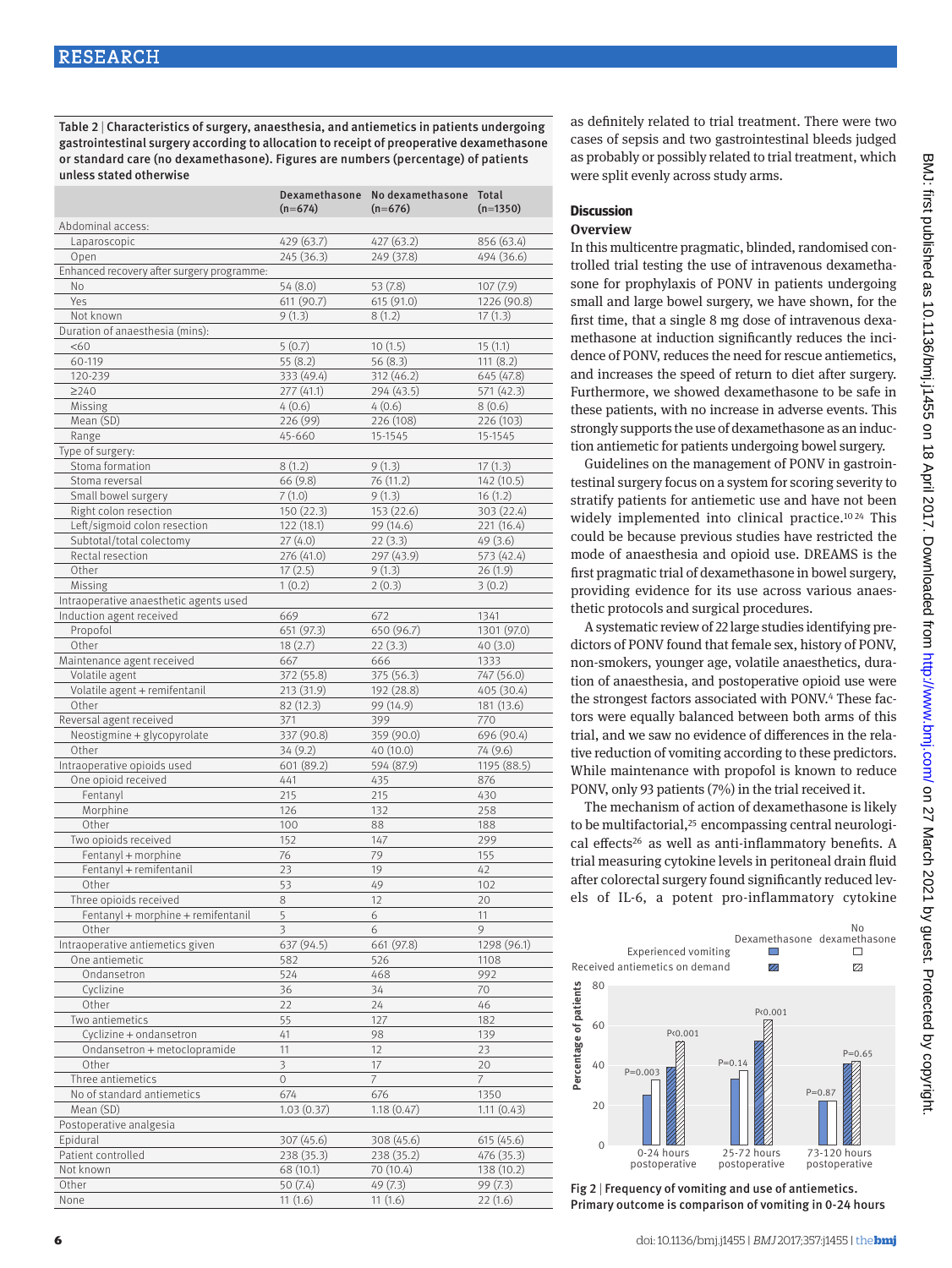

Fig 3 | Reduction in vomiting after gastrointestinal surgery within 24 hours (primary outcome) by subgroups according to allocation to preoperative dexamethasone or standard care

> produced by T cells and macrophages in patients given dexamethasone.15 Our trial shows that the benefit from dexamethasone in terms of not requiring on demand antiemetics lasts beyond 48 hours, suggesting that the mechanism is unlikely to be simply anti-inflammatory. Murphy and colleagues found better global quality of recovery (QoR-40) scores in patients given dexamethasone compared with placebo (P<0.001) they when assessed recovery after discharge,<sup>27</sup> supporting the late effect reported in our study.

# Strengths and limitations

We undertook this trial using an efficient and pragmatic approach to deliver a large study to quickly obtain clinically informative findings. The study was developed through the West Midlands Trainee Research Collaborative, providing effective teams of surgeons and anaesthetists in each recruiting centre. This structure combined with the avoidance of a placebo had a positive effect on recruitment to the study, which was completed six months ahead of schedule. These features could provide a template for future efficient trials.

There are, however, some limitations to this pragmatic trial. The efficient design precluded the use of a placebo, which would have totally ensured patient care was not altered by knowledge of the treatment allocation. Instead

we designed the trial such that the individuals delivering postoperative patient care were blinded to the treatment allocation. The only individuals aware of the allocation were the anaesthetists, who were requested to abide by the study protocol. Anaesthetists administered antiemetics over and above that required by the protocol in 189 (14%) participants, however, most commonly in those allocated to standard care. This could reflect the fact that the patients recruited to this trial were undergoing major surgery undertaken by multidisciplinary teams of clinicians, when decisions to change practice during procedures are common. Notably, any bias introduced by the increased use of antiemetics in the standard care arm would have tended to reduce the observed differences between the groups. While we cannot completely exclude the possibility that the lack of blinding of anaesthetics could influence postoperative prescribing, this is highly unlikely to have occurred as it the exception that patients in the study would have been managed postoperatively on hospital wards by the same anaesthetist.

Detailed analyses of patient reported outcomes beyond 24 hours are restricted to those who remained in hospital (fig 1) and so will tend to reflect those with slower operative recovery. There was no noted difference, however, in length of stay between the study arms, so this is unlikely to have affected the comparison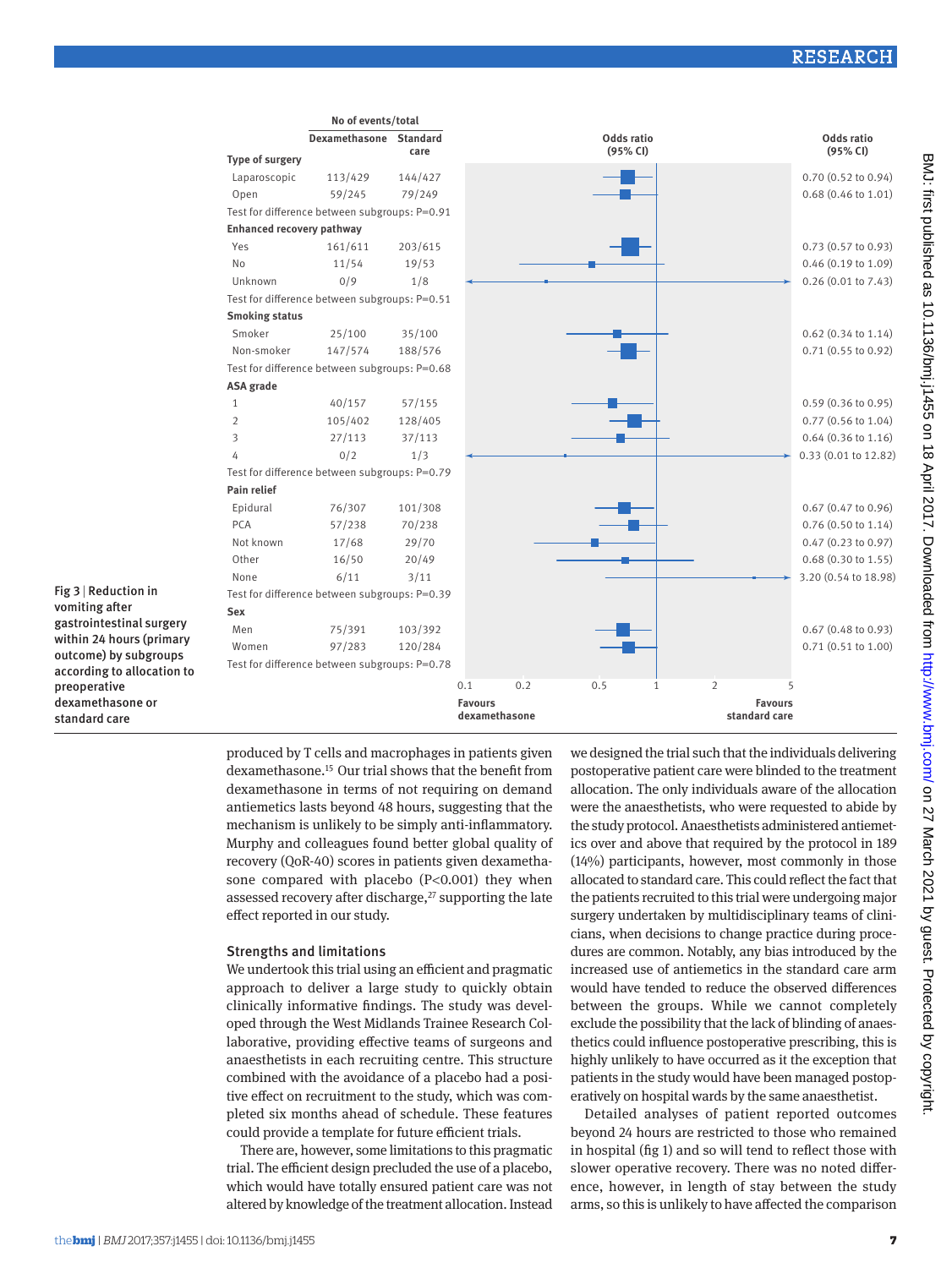Table 3 | Patient reported outcomes for nausea and vomiting by time after gastrointestinal surgery according to allocation to preoperative dexamethasone or standard care (no dexamethasone). Figures are numbers (percentage) of patients unless stated otherwise with risk statistics and differences

|                                               | Dexamethasone        | No dexamethasone       | Risk ratio (95% CI)           | Difference in risk (%)<br>or means (95% CI) | P value |
|-----------------------------------------------|----------------------|------------------------|-------------------------------|---------------------------------------------|---------|
| 24 hours                                      |                      |                        |                               |                                             |         |
| Clinically important PONV*                    | 54/631(9)            | 79/624 (13)            | 0.68 (0.49 to 0.94)           | $-4.0$ ( $-7.5$ to $-0.7$ )                 | 0.02    |
| Patient reported vomiting/retching            | 158/652 (24)         | 212/652 (33)           | 0.75(0.63 to 0.89)            | $-8.3$ ( $-13.2$ to $-3.4$ )                | 0.001   |
| Patient reported nausea                       | 262/650 (40)         | 324/650 (50)           | 0.81 (0.72 to 0.91)           | $-9.5$ ( $-14.9$ to $-4.2$ )                | < 0.001 |
| Mean (SD) intensity (VAS scale <sup>†</sup> ) | 37.8 (26.6), n=251   | 41.7 (28.0), n=304     | $\overline{\phantom{m}}$      | $-3.9$ ( $-8.5$ to 0.7)                     | 0.09    |
| Return to oral diet:                          |                      |                        |                               |                                             |         |
| Any                                           | 654/673 (97)         | 644/672 (96)           | 1.01 (0.99 to 1.03)           | $1.3$ (-0.6 to 3.3)                         | 0.18    |
| Fluids only                                   | 234/673 (35)         | 284/672 (42)           | $0.82$ (0.72 to 0.94)         | $-7.5$ $(-12.7$ to $-2.3)$                  | 0.005   |
| Diet and fluids                               | 419/673 (62)         | 357/672 (53)           | 1.17 (1.07 to 1.29)           | 9.1 (3.9 to 14.4)                           | < 0.001 |
| Postoperative antiemetics given               | 265/674 (39)         | 351/676 (52)           | 0.76 (0.67 to 0.85)           | $-12.6$ ( $-17.9$ to $-7.3$ )               | < 0.001 |
| Mean (SD) No of types/patient                 | $0.54(0.76)$ , n=672 | $0.78(0.88)$ , n=673   | $\qquad \qquad -$             | $-0.23$ ( $-0.32$ to $-0.14$ )              | < 0.001 |
| Mean (SD) No of doses/patient                 | $0.77(1.25)$ , n=670 | $1.07(1.41)$ , n=671   |                               | $-0.31$ ( $-0.45$ to $-0.17$ )              | < 0.001 |
| 72 hours                                      |                      |                        |                               |                                             |         |
| Clinically important PONV*                    | 96/574 (17)          | 93/592 (16)            | 1.06 (0.82 to 1.38)           | $1.0 - 3.2$ to 5.2)                         | 0.64    |
| Patient reported vomiting/retching            | 194/612 (32)         | 209/616 (34)           | 0.93 (0.80 to 1.10)           | $-2.2$ ( $-7.5$ to 3.0)                     | 0.41    |
| Patient reported nausea                       | 324/613 (53)         | 349/616 (57)           | $0.93(0.84 \text{ to } 1.03)$ | $-3.8$ ( $-9.4$ to 1.8)                     | 0.18    |
| Mean (SD) intensity (VAS scale <sup>t</sup> ) | 43.8 (29.1), n=298   | 44.5 (28.4), n=324     |                               | $-0.7$ ( $-5.2$ to 3.9)                     | 0.77    |
| Return to oral diet                           |                      |                        |                               |                                             |         |
| Any                                           | 649/658 (99)         | 664/672 (99)           | 1.00 (0.99 to 1.01)           | $-0.2$ ( $-1.4$ to 1.0)                     | 0.77    |
| Fluids only                                   | 120 / 658 (18)       | 128/672 (19)           | 0.96 (0.76 to 1.20)           | $-0.8$ ( $-5.0$ to 3.4)                     | 0.70    |
| Diet and fluids                               | 527 / 658 (80)       | 532/672 (79)           | 1.01 (0.96 to 1.07)           | $0.9$ ( $-3.4$ to 5.3)                      | 0.68    |
| Postoperative antiemetics given               | 353/674 (52)         | 425/676 (63)           | 0.83 (0.76 to 0.91)           | $-10.5$ ( $-15.7$ to $-5.3$ )               | < 0.001 |
| Mean (SD) No of types/patient                 | $0.80(0.86)$ , n=656 | $0.96(0.89)$ , n=669   | $\overline{\phantom{0}}$      | $-0.16$ $(-0.25$ to $-0.06)$                | 0.001   |
| Mean (SD) No of doses/patient                 | $1.70(2.45)$ , n=653 | $2.06$ (2.61), $n=665$ | $-$                           | $-0.37$ ( $-0.64$ to $-0.09$ )              | 0.009   |
| 120 hours                                     |                      |                        |                               |                                             |         |
| Clinically important PONV*                    | 74/467 (16)          | 72/455 (16)            | 1.00 (0.74 to 1.35)           | $0 (-4.7 to 4.7)$                           | 0.99    |
| Patient reported vomiting/retching            | 132/497 (27)         | 129/479 (27)           | 0.99 (0.80 to 1.21)           | $-0.4$ (-5.9 to 5.2)                        | 0.90    |
| Patient reported nausea                       | 224/495 (45)         | 205/474 (43)           | 1.05 (0.91 to 1.21)           | $2.0$ (-4.3 to 8.3)                         | 0.53    |
| Mean (SD) intensity (VAS scale <sup>t</sup> ) | 41.9 $(26.3)$ , n=58 | $46.5(32.5)$ , n=48    | $\overline{\phantom{m}}$      | $-4.6$ ( $-16.0$ to 6.7)                    | 0.42    |
| Return to oral diet:                          |                      |                        |                               |                                             |         |
| Any                                           | 539/555 (97)         | 547/560 (98)           | 0.99 (0.98 to 1.01)           | $-0.6$ $(-2.4$ to 1.3)                      | 0.56    |
| Fluids only                                   | 75/555 (14)          | 79/560 (14)            | 0.96 (0.71 to 1.28)           | $-0.6$ ( $-4.6$ to 3.5)                     | 0.77    |
| Diet and fluids                               | 463/555 (83)         | 465/560 (83)           | 1.00 (0.95 to 1.06)           | $0.4 (-4.0 to 4.8)$                         | 0.86    |
| Postoperative antiemetics given               | 276/674 (41)         | 285/676 (42)           | $0.97$ (0.86 to 1.10)         | $-1.2$ ( $-6.5$ to 4.1)                     | 0.65    |
| Mean (SD) No of types/patient                 | $0.78(0.90)$ , n=553 | $0.81(0.94)$ , n=557   | $-$                           | $-0.03$ ( $-0.14$ to 0.08)                  | 0.58    |
| Mean (SD) No of doses/patient                 | 2.23 (3.70), n=553   | $2.30(4.10)$ , n=555   | $\qquad \qquad -$             | $-0.07$ ( $-0.53$ to 0.39)                  | 0.78    |
|                                               |                      |                        |                               |                                             |         |

\*PONV (postoperative nausea and vomiting) intensity scale.

†High scores indicate severe nausea.

Table 4 | Fatigue (measured by FACIT-F<sup>21</sup>) and health related quality of life (measured by EQ5D<sup>22</sup>) by time after gastrointestinal surgery according to allocation to preoperative dexamethasone or standard care (no dexamethasone). Figures are mean (SD) scores and differences in means

|                                             | Dexamethasone           | No dexamethasone        | PHICICILE III IIICAIIS<br>(95% CI) | P value |
|---------------------------------------------|-------------------------|-------------------------|------------------------------------|---------|
| <b>Baseline</b>                             |                         |                         |                                    |         |
| EQ5D                                        | $0.85(0.19)$ , n=636    | $0.83(0.21)$ , n=637    | $0.02$ (0 to 0.05)                 | 0.03    |
| EQ5D (VAS scale)                            | 75.7 (17.8), n=642      | 74.7 (18.3), n=640      | $1.1 (-0.9 to 3.0)$                | 0.29    |
| FACIT-F (total score)                       | 129.2 (22.0), n=588     | 127.5 (23.9), n=598     | $1.7 (-0.9 to 4.3)$                | 0.20    |
| Discharge or 120 hours                      |                         |                         |                                    |         |
| EQ5D                                        | $0.54(0.31)$ , n=568    | $0.52$ (0.31), n=561    | $0.02$ (-0.02 to 0.05)             | 0.41    |
| EQ5D (VAS scale)                            | 59.2 (22.7), n=583      | 59.6 (21.5), n=571      | $-0.4$ ( $-3.0$ to 2.1)            | 0.74    |
| FACIT-F (total score)                       | 103.0 (27.9), n=523     | 102.0 (27.5), n=525     | $1.0$ (-2.3 to 4.4)                | 0.54    |
| 30 days                                     |                         |                         |                                    |         |
| EQ5D                                        | $0.74$ (0.26), n=562    | $0.75(0.24)$ , n=575    | $-0.01$ $(-0.03$ to 0.02)          | 0.69    |
| EQ5D (VAS scale)                            | 72.4 (18.7), n=565      | 72.4 (18.1), n=580      | $0.0$ (-2.2 to 2.1)                | 0.98    |
| FACIT-F (total score)                       | 121.4 (25.2), n=527     | 120.4 (26.4), n=527     | $1.1$ $(-2.1$ to 4.2)              | 0.50    |
| Change from baseline to discharge/120 hours |                         |                         |                                    |         |
| EQ5D                                        | $-0.32$ (0.33), n=543   | $-0.31$ (0.31), n=535   | $0.0$ (-0.04 to 0.04)              | 0.88    |
| EQ5D (VAS scale)                            | $-16.04$ (24.55), n=562 | $-15.25(23.44)$ , n=549 | $-0.8$ ( $-3.6$ to 2.0)            | 0.58    |
| FACIT-F (total score)                       | $-26.11$ (28.47), n=477 | $-26.05(28.23)$ , n=484 | $-0.1$ ( $-3.6$ to 3.5)            | 0.97    |
| Change from baseline to 30 days             |                         |                         |                                    |         |
| EQ <sub>5</sub> D                           | $-0.11$ (0.27), n=534   | $-0.09$ (0.26), n=548   | $-0.02$ ( $-0.05$ to 0.01)         | 0.18    |
| EQ5D (VAS scale)                            | $-3.59$ (20.99), n=541  | $-2.46$ (21.57), n=556  | $-1.1$ $(-3.7$ to 1.4)             | 0.38    |
| FACIT-F (total score)                       | $-8.51$ (26.46), n=475  | $-7.20$ (25.53), n=481  | $-1.3$ ( $-4.6$ to 2.0)            | 0.43    |
|                                             |                         |                         |                                    |         |

Difference in means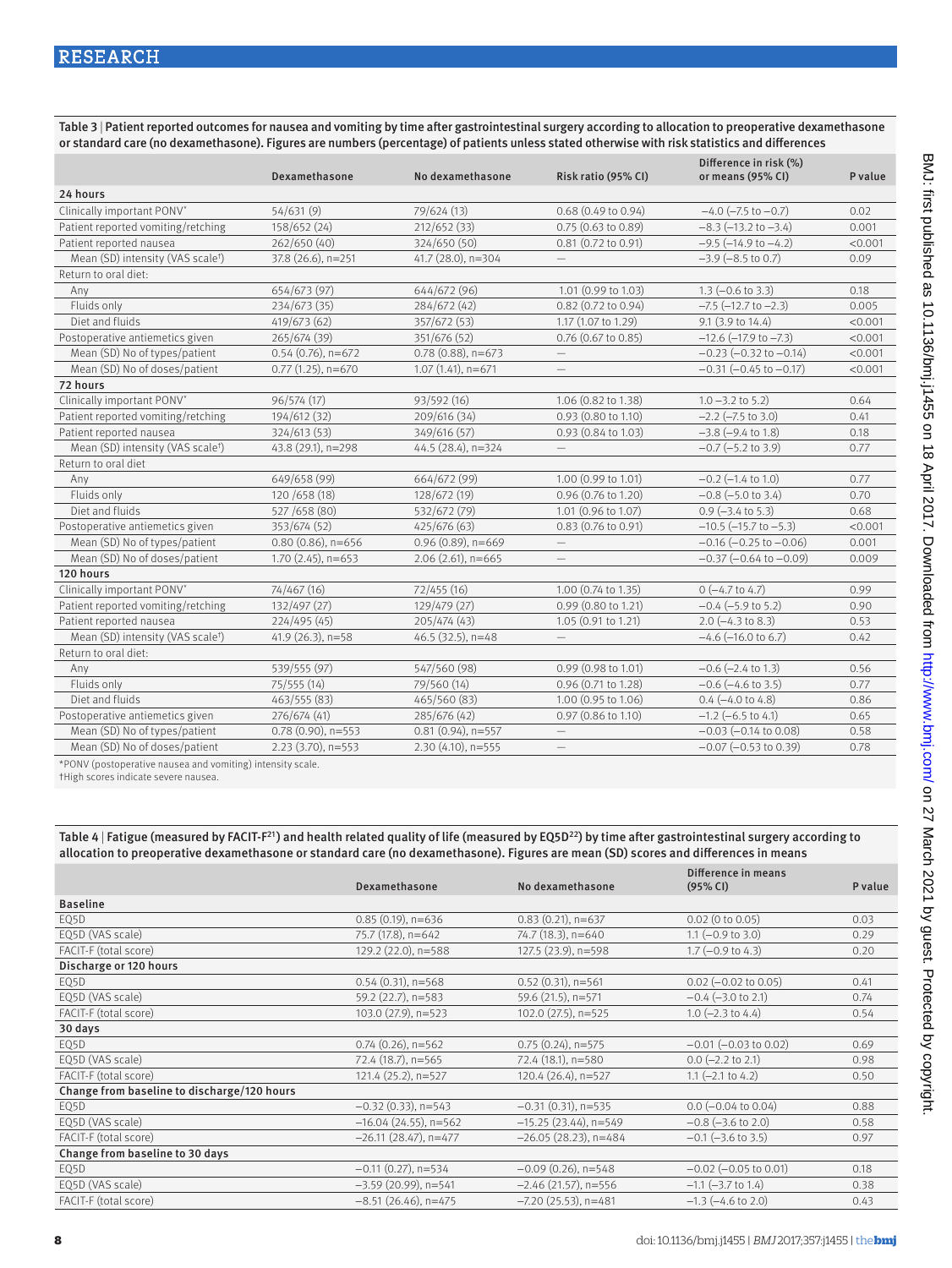between study groups, and our sensitivity analyses, which investigated the impact of assuming no vomiting or antiemetic use after discharge, did not change our findings. We based our primary analysis on combined episodes of vomiting reported by patients or clinicians on the advice of the data monitoring committee to ensure we captured all relevant episodes. We undertook sensitivity analyses restricted to either patient or clinician reports, and the magnitude and significance of the difference at 24 hours remained in all analyses (risk ratio 0.75 (95% confidence interval 0.63 to 0.89; P=0.001) for patient reports; 0.77 (0.62 to 0.95; P=0.02) for clinician reports). At 72 hours the difference in vomiting was stronger and significant for clinician reported episodes (0.83 (0.70 to 0.98; P=0.03) than for patient reported episodes (0.93 (0.79 to 1.10; P=0.39).

The optimal dose of dexamethasone required to enhance postoperative recovery has not been established. Smaller doses (2.5-5 mg) have been reported to be effective,28 <sup>29</sup> although a dose of 8 mg has previously been reported as optimal in the prevention of PONV.30-32 In the absence of significant side effects, a recommended dose of 8 mg would seem safe for these patients. More detailed dietary records could show the nutritional impacts of perioperative interventions and could add value to future studies investigating gastrointestinal function after surgery.

We have shown that dexamethasone is safe in patients without diabetes at high risk of septic complications such as anastomotic leak and wound infection, and this is consistent with findings from studies of less contaminated procedures.16 <sup>26</sup> <sup>32</sup> 33 In their systematic review Waldron and colleagues found that patients receiving dexamethasone had small but significant increases in blood glucose 24 hours after operation.<sup>33</sup> Studies have shown that a significantly higher blood glucose is seen in patients with impaired blood glucose preoperatively.34 35 We excluded this high risk group from our trial in keeping with current consensus guidelines.10

At present, guidelines on the management and prevention of PONV are perhaps overly complex<sup>10 36</sup> and so not widely adopted. Our trial of patients undergoing small and large bowel surgery provides a simple solution for a reduction in PONV. We have shown that addition of a single intravenous 8 mg dose of dexamethasone significantly reduces PONV at 24 hours, is safe to use, and should be incorporated into routine clinical practice for patients without diabetes undergoing elective small and large bowel surgery.

This trial was supported both in development and delivery by the Birmingham Surgical Trials Consortium and the Royal College of Surgeons and Rosetrees Clinical Research Initiative. Local support for the pilot phase was also provided by the Birmingham ECMC.

#### **DREAMS collaborative group**

Writing committee chief investigator: R Ravikumar (University of Oxford).

Trial management committee and writing committee: D Bartlett, DG Morton (University of Birmingham); L Berkman (independent patient advocate); H Bodenham-Chilton, JJ Deeks, K Handley, L Magill (University of Birmingham Clinical Trials Unit); E Hamilton (Shrewsbury and Telford Hospital NHS Trust); E Hepburn (Cheltenham General Hospital); M-J Hwang (Sandwell and West Birmingham Hospitals NHS Trust); N Mirza (New Cross Hospital, Wolverhampton), A Wilkey (University Hospital Birmingham NHS Foundation Trust).

University of Birmingham Clinical Trials Unit: H Bodenham-Chilton, M le Breuilly L Magill (trial management); A Wilcockson (programming); K Handley, S Mehta, JJ Deeks (statistics).

Trial steering committee: A Burtenshaw, W Hawkins (chair), M Voysey.

Independent data monitoring committee: J Blazeby (chair), I Smith, D Stocken.

Participating centres and investigators (\*principal investigator at each centre): S Abbott, M Hwang, A Karim, D P Luke, D McArthur, P Mistry, J Richardson, H Youssef\* (Birmingham Heartlands Hospital); K Ravi,\* P B Goodfellow, R Gupta (Chesterfield Royal Hospital); H Joy\* (City Hospital, Birmingham); N Eardley, C McFaul,\* D Vimalachandran (Countess Of Chester Hospital); C Harmston,\* P Froggatt (University Hospital Coventry, Walsgrave); P Krishnan, S Pathare, V Shanmugam, Y J Yiannakou\* (Darlington Memorial Hospital); A Fawole, C Macklin, J Mcenhill, H Narula, T Riad, A Rose\* (Dewsbury and District Hospital); J Chambers, C Ekere, M Hough, J Hull, H P Knight, M J Lamparelli,\* M Lewis, M Pulletz, N Siddiqi, B Stubbs, K Subramanian, R Swanton (Dorset County Hospital); S Costigan, G O'Connell, P K Patel\* (Furness General Hospital); A Ali, C Ang, M A S Chapman, U Shariff, C Thompson, A Williamson J Yates, H Youssef\* (Good Hope Hospital); D J Leinhardt,\* M Simenacz (Harrogate District Hospital); S Harris, P Loveless,Y Mohsen,\* A Myers, A Prabhudesai, S Vanagov (Hillingdon Hospital); K Aryal,\* R Lal, D Millican, I Panagiotopopoulou, K Shankar (James Paget Hospital); M Dube,\* J Tansley (King's Mill Hospital); J Hill\* (Manchester Royal Infirmary); S Addison, R Church,\* J Nath, S Valap (Manor Hospital); N Mirza\* (New Cross Hospital); A Dhrampal, J Nortje, J Payne, K Sargen, C Speakman\* (Norfolk and Norwich University Hospitals); J Deloughry, T Elkington, R Dennis,\* S Ghosh, J Martin, M Stoker (Peterborough City Hospital); N Akerman, M Basheer, N Drury, C Parchment-Smith, R Sandhu, R Srinivasa, S Varma, S Walwyn, A Rose,\* N Syed, S Walwyn (Pinderfields Hospital); J Bromilow, P Colling, H Reschreiter\* (Poole General Hospital); A Senapati\* (Queen Alexander Hospital Portsmouth); F Howse, L Tzouliadis; S Bach, A Brookes, C Cagigas, N Dimitriou, S Fallis, K Futaba, E Hamilton, E Hepburn, A Hill, A Izbal, K Leong, D Morton,\* M Manji, P Milns, A Murray, D Nicol, T Pinkney, S Ramcharam, T J Royle, R Scarpinata, C Smart, S Smart, N Suggett, S Sutherland, Y H M Tam, A Torrance, M Wall, A Wilkey (Queen Elizabeth Hospital Birmingham); S Vakis\* (Queen's Hospital, Burton); M Bassuini,\* J Garner, S Maz, M Mottahedeh,\* M Smith, M Withers (Rotherham Hospital); R Krishnamourthy, M Paraoan,\* P Thomas (Royal Albert Edward Infirmary); N Chesshire, S Davies, S Gold, I Hamzah, N Hurst, C K Khoo, S Kiani, S Liptrot, J Lund,\* C Millard, C Morris, J R Reynolds, I Selvaraj, A Simpson, W Speake, S Tou (Royal Derby Hospital); W Chambers, A S Gee, A Grice, D Johnston, Q Miller, J Pittman,\* D Price, R Telford (Royal Devon and Exeter Hospital, Wonford); E Barrow, C Coldwell, I Crighton, T Raymond, S Richmond, P K Patel\* (Royal Lancaster Infirmary); M Cheetham\* G Kulemeka (Royal Shrewsbury Hospital); M Carraretto, S Huddart, J Kirk-Bayley,\* D Moor, M Scott (Royal Surrey County Hospital); M Asif, R Awan, R Bethune, M Chadwick, T Cook, E Courtney, S Dalton,\* A Lim, M E R Williamson, J Wood (Royal United Hospital Bath); R Scott, G Branagan\* (Salisbury District Hospital); J Bellin, D Browning, V Bulso, N Carter, N Cruikshank, K Gill, N Hulme, E Leno, D Newbould, V Thumbe, H Joy,\* K Sankar, S Sivasubramaniam, R Wakhle, R Walton, L Zulueta (Sandwell General Hospital); S M Ahmad, G Kaur,\* D Longbottom, M Nnaji, A Ramamoorthy, J Thomas (Scunthorpe General Hospital); I Botteril, D Miskovic,\* P M Sagar (St James's University Hospital); S Bhuptani, R Kennedy, I Jenkins,\* S Littler (St Mark's Hospital); G Arnold, G Buchanan, A Con, P Dawson,\* S Lawrie, J Lowe, S Malhotra, P Paraskeva, S Richards, V Sidhu, P Ziprin (St Mary's Hospital, Paddington); D Kruchek, A Kuttler\* (St Peter's Hospital); K Mohammad, T Nasser, H Rehman, K Siddiqui, A Siddiqui, Q Sindhu, M Soliman, M Solkar,\* S Thota (Tameside General Hospital); A Renehan,\* C Selvasekar (The Christie); H Melsom, Y J Yiannakou\* (University Hospital Of North Durham); A K Agarwal, D Borowski,\* F Brohi, D Garg, T Gill, V Mahadevan, A Sharma, M A Tabaqchali (University Hospital Of North Tees); T Alce, A Navapurkar, V Page,\* T Stambach (Watford General Hospital); P Capozzi, P Coe, P Conroy, S Duff,\* T Grey, O Hill, J Nicholson, D Nolan, J Pollard, A Ramesh, M Sabar, A Sharma, K Telford (Wythenshawe Hospital); D Davies, S Davies,\* J Wilson, D Yates (York Hospital).

Contributors: In alphabetical order. DB, KH, EH, MJH, LM, DM, EM, NH, RR, and AW designed the study and produced the protocol. DB, KH, EH, MJH, LM, DM, NM, RR, and AW obtained funding for the study. HBC and LM managed the study. IID, KH, and SM analysed the data. IID produced the first complete draft and updated subsequent drafts. DB, KH, LM, DM, EM, and RR contributed to and approved all drafts. LM is guarantor for the trial report.